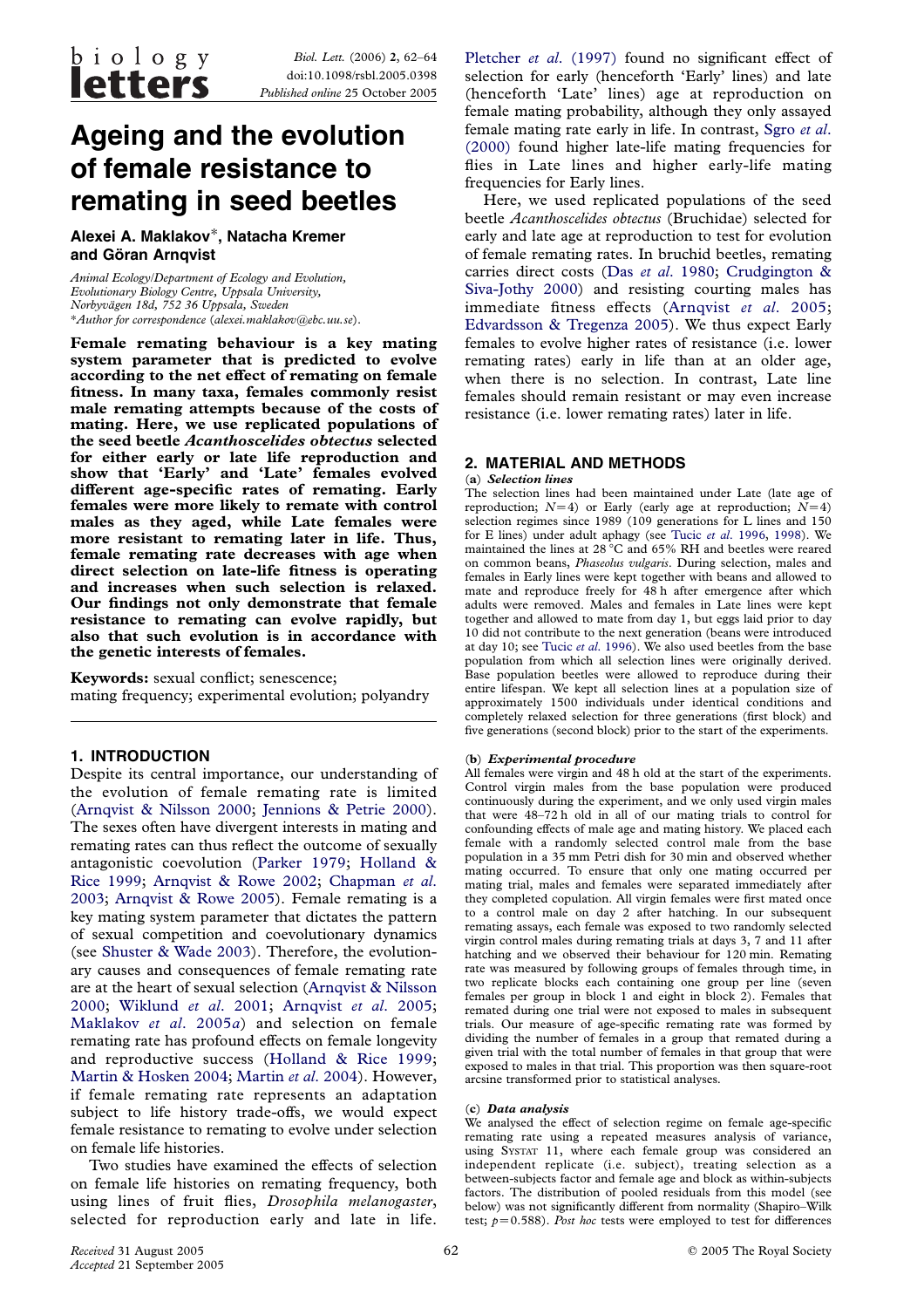in remating rate over time within selection regimes. To compensate for multiple post hoc tests, we controlled for false discovery rate and consequently report adjusted  $p$ -values (i.e.  $q$ -values; [Storey 2003\)](#page-2-0).

### 3. RESULTS

In total, 47% of all females remated during our trials. There was no main effect of selection on female remating rate (see table 1). There was, however, a significant effect of female age on remating rate. As predicted, we also found a significant interaction between female age and selection, showing that agespecific remating rates differed in the two selection regimes. An assessment of the polynomial contrasts from our inferential model indicated that the significant interaction between female age and selection was mainly due to a difference in the linear effect (firstorder polynomial:  $F_{1,6} = 5.12$ ) rather than in a nonlinear trend (second-order polynomial  $F_{1,6}$ =2.01). This was supported by the *post hoc* tests (see table 2 and figure 1), that identified a significant increase in female remating rate with age in the Early lines and a significant, although less marked, decrease in remating rate with age in the Late lines.

## 4. DISCUSSION

Female age-specific remating rates have evolved in A. obtectus as a result of adaptation to different lifehistory conditions, such that remating rate increased with age in Early lines but not in Late lines. Females from Early lines have evolved under conditions where fitness is gained early in life while females from Late lines evolved under conditions where fitness is accrued late in life (Tucic et al[. 1996,](#page-2-0) [1998\)](#page-2-0). In essence, our results thus show that female resistance to remating decreases with age when selection late in life is absent and increases with age when selection late in life is intense. Our results differ from earlier work on Drosophila, where female remating rates were reported to decrease with age in Early lines relative to late lines (Sgro et al[. 2000](#page-2-0)). Although, [Sgro](#page-2-0) et al. [\(2000\)](#page-2-0) ascribed their results to a more rapid somatic deterioration with age in Early females, we note that their study did not control for effects of male mating frequency. Male flies cohabiting with Early females mated at a higher rate early in life, which should reduce male persistence in courtship later in life. It is thus difficult to directly compare the results of the two studies.

Mating can reduce female lifespan via harassment by males, by increased exposure to predators and/or energetic costs ([Arnqvist 1997](#page-2-0)), physical injuries [\(Crudgington & Siva-Jothy 2000;](#page-2-0) [Blanckenhorn](#page-2-0) et al. [2002](#page-2-0)), or seminal compounds with toxic side-effects (Das et al[. 1980](#page-2-0); [Chapman](#page-2-0) et al. 1995). However, mating can also prolong female lifespan by providing females with water and/or nutrients contained in male ejaculates [\(Maklakov](#page-2-0) et al. 2005b; reviewed in [Eberhard 1996](#page-2-0); [Arnqvist & Nilsson 2000](#page-2-0); [Simmons](#page-2-0) [2001](#page-2-0)). The trade-off between the costs and benefits of remating, as well as that between the costs and benefits of resisting remating, can be complex and the relationship between female fitness and remating rate may often be nonlinear (e.g. [Arnqvist & Nilsson](#page-2-0)

Table 1. Repeated measures analysis of variance of female remating rate.

| source                                | d.f.           | F     | Þ     |
|---------------------------------------|----------------|-------|-------|
| between subjects                      |                |       |       |
| selection                             | 1              | 1.544 | 0.26  |
| error                                 | 6              |       |       |
| within subjects                       |                |       |       |
| block                                 | 1              | 0.257 | 0.63  |
| selection $\times$ block              | 1              | 0.166 | 0.698 |
| error                                 | 6              |       |       |
| age                                   | $\mathfrak{D}$ | 8.994 | 0.004 |
| selection $\times$ age                | 2              | 4.046 | 0.045 |
| $block\times$ age                     | 2              | 2.94  | 0.092 |
| selection $\times$ block $\times$ age | $\mathfrak{D}$ | 0.507 | 0.615 |
| error                                 | 12             |       |       |

Table 2. Effect sizes, 95% confidence intervals (CI) and  $p$ -values adjusted for false discovery rate (i.e.  $q$ -values) for post hoc tests of differences in female remating rate within selection regimes (see figure 1).

| selection<br>regime | level of<br>comparison<br>(days) | mean<br>difference | 95% CI<br>$(from-to)$   | adjusted<br>$p$ -value |
|---------------------|----------------------------------|--------------------|-------------------------|------------------------|
| Early               | $3 - 7$                          | $-0.521$           | $-0.749$ to<br>$-0.239$ | 0.006                  |
|                     | $3 - 11$                         | $-0.229$           | $-1.435$ to<br>0.976    | 0.372                  |
|                     | $7 - 11$                         | 0.292              | $-0.857$ to<br>1.44     | 0.306                  |
| Late.               | $3 - 7$                          | $-1.12$            | $-0.85$ to<br>0.61      | 0.372                  |
|                     | $3 - 11$                         | 0.219              | $-0.15$ to<br>0.588     | 0.066                  |
|                     | $7 - 11$                         | 0.339              | $-0.049$ to<br>0.727    | 0.036                  |



Figure 1. Changes in female remating rates with age in 'Early' lines (filled dots) and 'Late' lines (empty dots). Remating rates represent mean  $(+s.e.)$  averaged across the two blocks. Asterisks indicate differences in remating rates that are significantly different within selection regimes and 'ns' indicates non-significant differences (see table 2 for adjusted  $p$ -values and effect sizes). An overall statistical evaluation is presented in table 1.